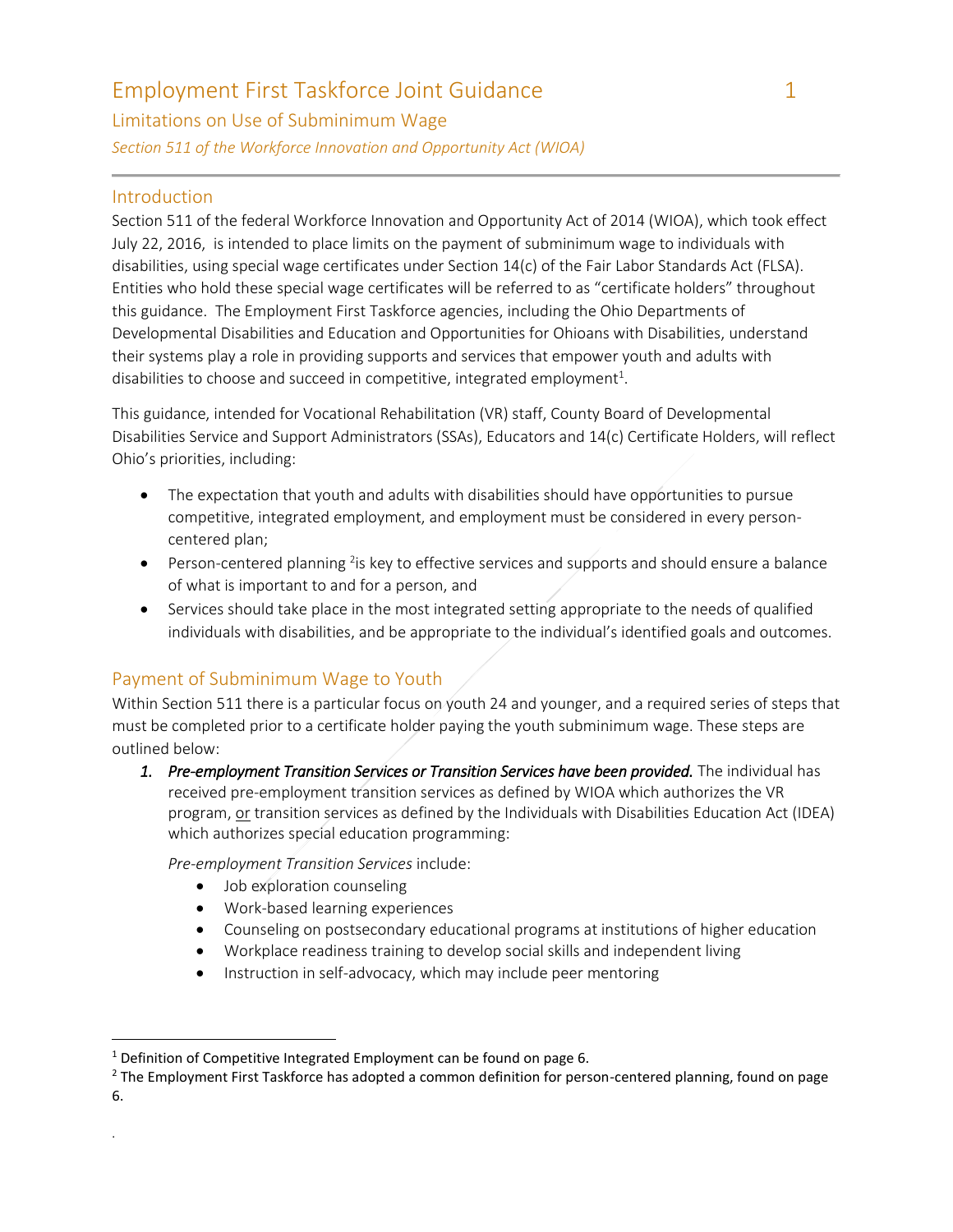Limitations on Use of Subminimum Wage

*Section 511 of the Workforce Innovation and Opportunity Act (WIOA)*

*Transition Services:* are a coordinated set of activities focused on improving the academic and functional achievement of a student with a disability, in order to facilitate the student's movement from school to post-school activities. Transition services are based on the individual child's needs, taking into account the child's strengths, preferences, and interests; and include:

- Instruction
- Related services
- Community experiences
- The development of employment and other post-school living objectives
- Acquisition of daily living skills and provision of functional vocational evaluation.
- *2. The individual has applied for VR services and has been found ineligible or had their case closed without an employment outcome*. Closure without an employment outcome means that the individual has been determined eligible for VR services, has received services per the Individualized Plan for Employment, has been working toward an employment outcome (with supports and services) for a reasonable period of time<sup>3</sup> without success, and the individual's VR case is closed.
- *3. The individual has been provided career counseling, and information and referrals to public programs and other locally available resources* that offer employment-related services and supports designed to attain competitive integrated employment. These services may not include work compensated at subminimum wage, or result in employment at subminimum wage. The individual must receive career counseling every six months for the first year of employment and annually thereafter.

### Payment of Subminimum Wage to Adults

.

 $\overline{\phantom{a}}$ 

For individuals who were employed at subminimum wage before July 22, 2016, regardless of age, the certificate holder must maintain documentation that the individual has received career counseling and information and referral services from OOD at least once a year. All individuals employed at subminimum wage must have received the requisite first annual career counseling and information and referral services no later than July 22, 2017, and annually thereafter. Individuals who entered subminimum wage employment on or after July 22, 2016 must receive career counseling every six months during the first year of employment and annually thereafter.

Certificate holders must provide information about local self-advocacy, self-determination, and peer mentoring training opportunities every six months during the first year of employment and annually thereafter. These training opportunities may not be provided by the certificate holder.

OOD will be dedicating career counseling staff to ensure individuals who are paid subminimum wage have access to this career counseling, designed to promote opportunities for competitive integrated employment.

 $3$  Reasonable period of time must take into account the disability-related and vocational needs of the individual, as well as the anticipated length of time required to complete the services identified in the individualized plan for employment to achieve an employment outcome.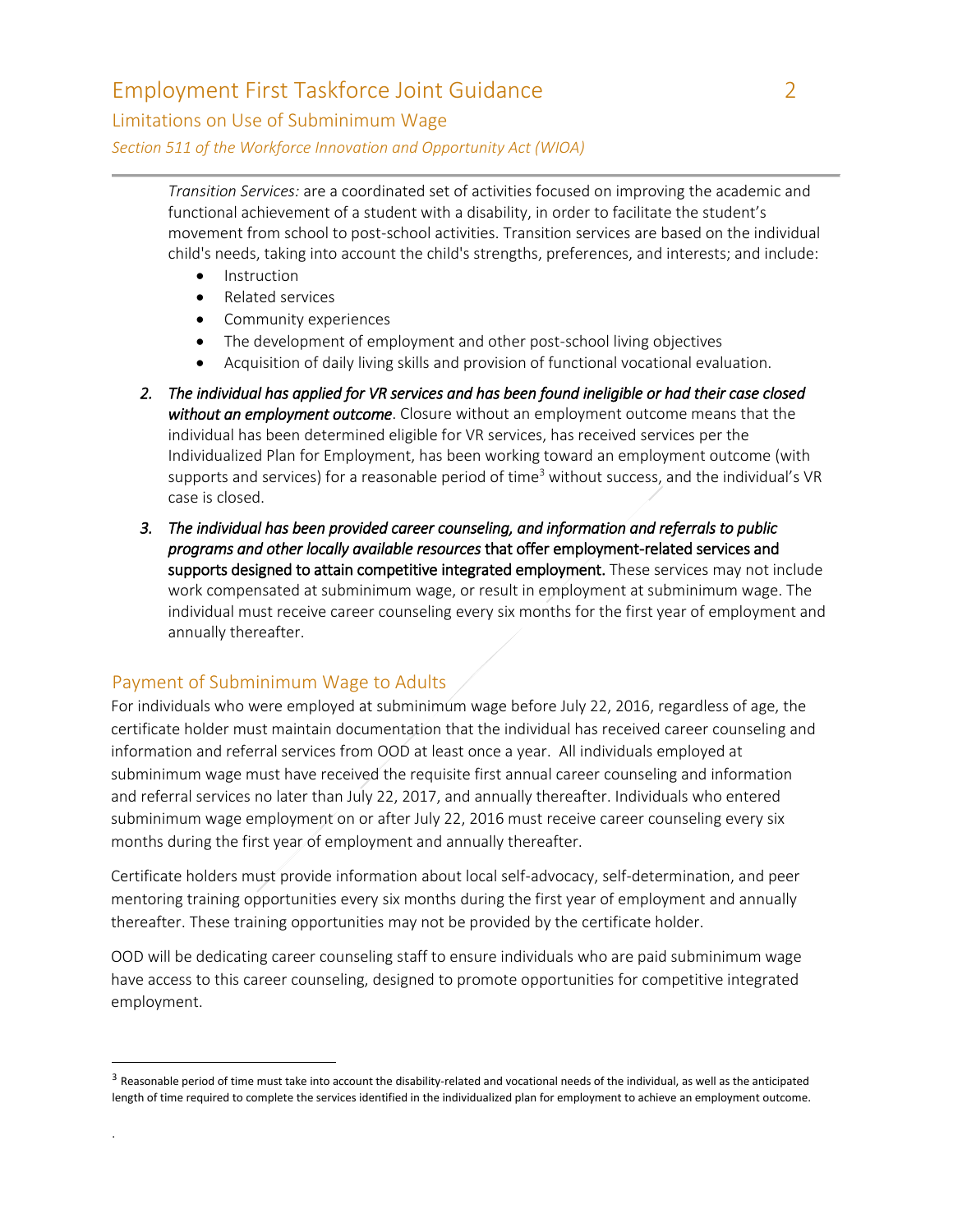Limitations on Use of Subminimum Wage *Section 511 of the Workforce Innovation and Opportunity Act (WIOA)*

.

#### Home and Community-Based Services (HCBS) and Settings

In Ohio, subminimum wage is typically paid to individuals who are performing work in facility-based work settings while receiving HCBS waiver-funded Vocational Habilitation (prevocational) services or in enclave settings while receiving HCBS waiver-funded Group Employment Supports. The purpose of these services is to help an individual to develop general skills that lead to competitive integrated employment and there is an expectation that provision of these services will eventually lead to competitive integrated employment with or without supports.

It is important to note that Section 511 does not pertain to services or settings, rather to wages paid. Individuals who are on a Level One, Individual Options (IO), or a SELF Waiver have access to these employment services. If subminimum wage is not being paid to the individual, the series of steps that must be completed prior to payment of subminimum wage to youth do not apply. A referral can be made to OOD to provide the requisite services prior to payment of subminimum wage to a youth age 24 or younger.

If an individual desires competitive integrated employment and requires employment services in order to achieve that outcome, they can begin the application process for OOD services at any time. Since the purpose of prevocational or group supported employment services is to prepare a person for competitive integrated employment, if an individual has made a decision not to pursue competitive integrated employment and does not have a goal of competitive integrated employment in their ISP, other adult day services may be a more appropriate option. Please refer to the [DODD-OOD Joint Guidance on Referrals](http://www.ohioemploymentfirst.org/up_doc/OOD-DODD_Joint_Guidance_11_15.pdf)  [for Vocational Rehabilitation Services](http://www.ohioemploymentfirst.org/up_doc/OOD-DODD_Joint_Guidance_11_15.pdf) for more information.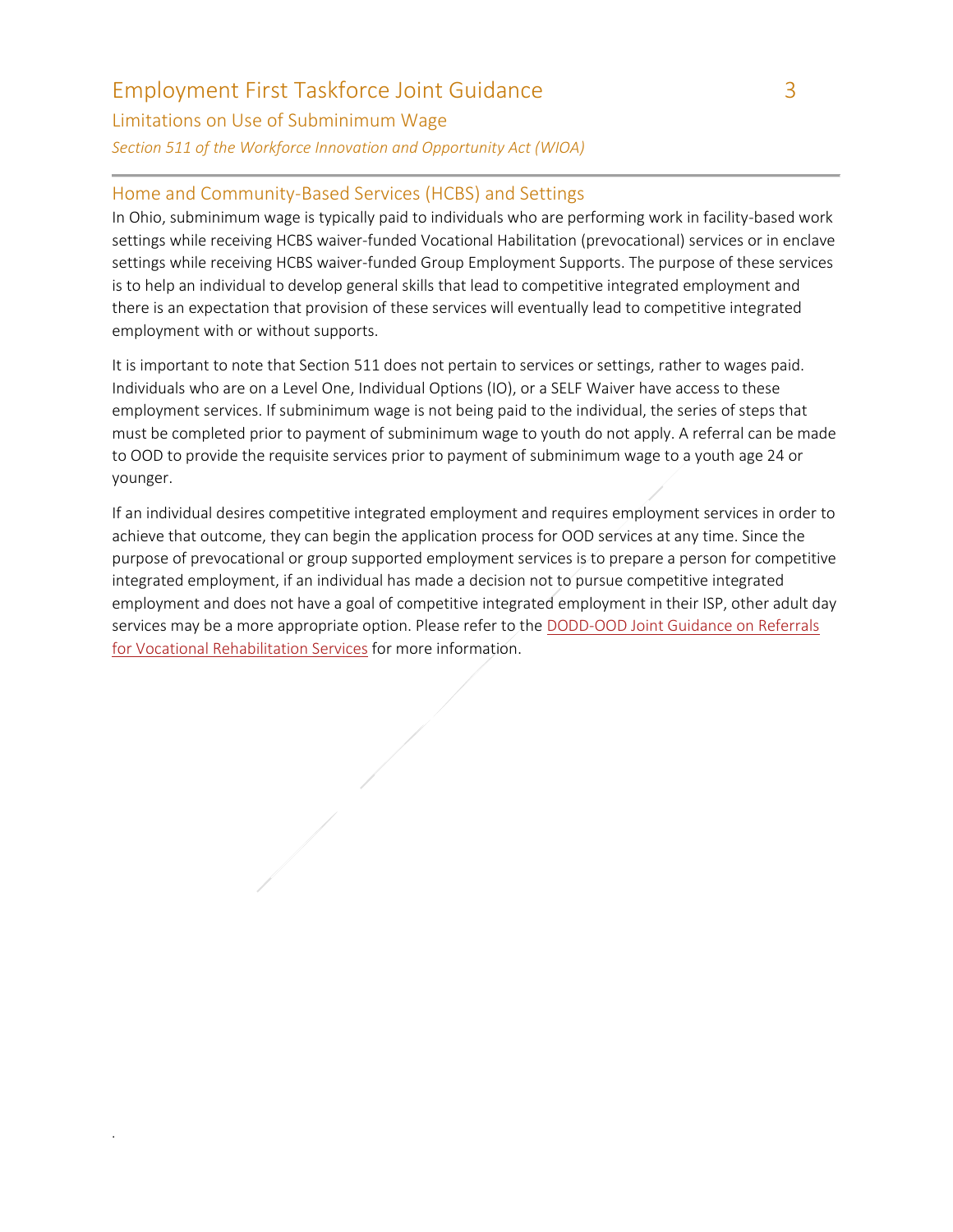Limitations on Use of Subminimum Wage

*Section 511 of the Workforce Innovation and Opportunity Act (WIOA)*

# What this means to you:

.

## Prior to payment of subminimum wage to a youth age 24 and younger:

| Educators                                                                                                                                                                                                                                                                                                                                                                                                                                                                                                                                             | <b>County Board SSA</b>                                                                                                                                                                                                                                                                                                                                                                                                                                                                                                                                                                                                                                                  | <b>VR Staff</b>                                                                                                                                                                                                                                                                                                                                                                                                                                                                                                                                     | <b>Certificate Holders</b>                                                                                                                                                                                                                                                                                                                                                                                                                                                                                                                                                               |
|-------------------------------------------------------------------------------------------------------------------------------------------------------------------------------------------------------------------------------------------------------------------------------------------------------------------------------------------------------------------------------------------------------------------------------------------------------------------------------------------------------------------------------------------------------|--------------------------------------------------------------------------------------------------------------------------------------------------------------------------------------------------------------------------------------------------------------------------------------------------------------------------------------------------------------------------------------------------------------------------------------------------------------------------------------------------------------------------------------------------------------------------------------------------------------------------------------------------------------------------|-----------------------------------------------------------------------------------------------------------------------------------------------------------------------------------------------------------------------------------------------------------------------------------------------------------------------------------------------------------------------------------------------------------------------------------------------------------------------------------------------------------------------------------------------------|------------------------------------------------------------------------------------------------------------------------------------------------------------------------------------------------------------------------------------------------------------------------------------------------------------------------------------------------------------------------------------------------------------------------------------------------------------------------------------------------------------------------------------------------------------------------------------------|
| When requested by<br>OOD or a youth, local<br>education agencies are<br>required to provide<br>documentation that<br>transition services<br>under IDEA were<br>provided (usually the<br>most recent IEP<br>containing a Transition<br>Plan). Generally, the<br>requested information<br>must be provided<br>within 30 calendar days<br>after completion of the<br>transition services.<br>Schools are prohibited<br>from contracting with<br>certificate holders for<br>the purpose of paying<br>subminimum wage to<br>students with<br>disabilities. | If the person-centered<br>planning process<br>identifies the need for<br><b>Vocational Habilitation</b><br>services to support an<br>outcome of community<br>employment, and<br>subminimum wage will<br>be paid for work<br>performed while<br>receiving this service,<br>an individual can be<br>referred to OOD to<br>complete the required<br>series of steps and<br>receive documentation.<br>Individuals may be<br>referred to OOD as<br>young as age 14 or as<br>early as possible in the<br>transition planning<br>process. Please refer to<br>the DODD-OOD Joint<br>Guidance on Referrals<br>for Vocational<br>Rehabilitation Services,<br>for more information. | Documentation must<br>be provided to the<br>youth seeking<br>subminimum wage<br>within 45 days of<br>completion of the<br>required series of steps<br>outlined above, using<br>the "Documentation for<br><b>Youth Seeking</b><br>Subminimum Wage"<br>Form.<br>If, through informed<br>choice, the youth<br>refuses to participate in<br>the required activities,<br>he or she will be<br>ineligible for<br>subminimum wage<br>employment. VR staff<br>must provide<br>documentation of<br>refusal to participate to<br>the youth within 10<br>days. | Certificate holders<br>must review, verify and<br>maintain copies of<br>documentation<br>indicating that the<br>youth has completed<br>the required series of<br>steps before the youth<br>may begin work at<br>subminimum wage.<br>The Wage & Hour<br>Division of the US<br>Department of Labor is<br>responsible for the<br>administration and<br>enforcement of the<br>provisions that limit the<br>ability of certificate<br>holders to pay a<br>subminimum wage to<br>workers with<br>disabilities. For more<br>information, please<br>refer to Field Assistance<br>Bulletin 2016-2 |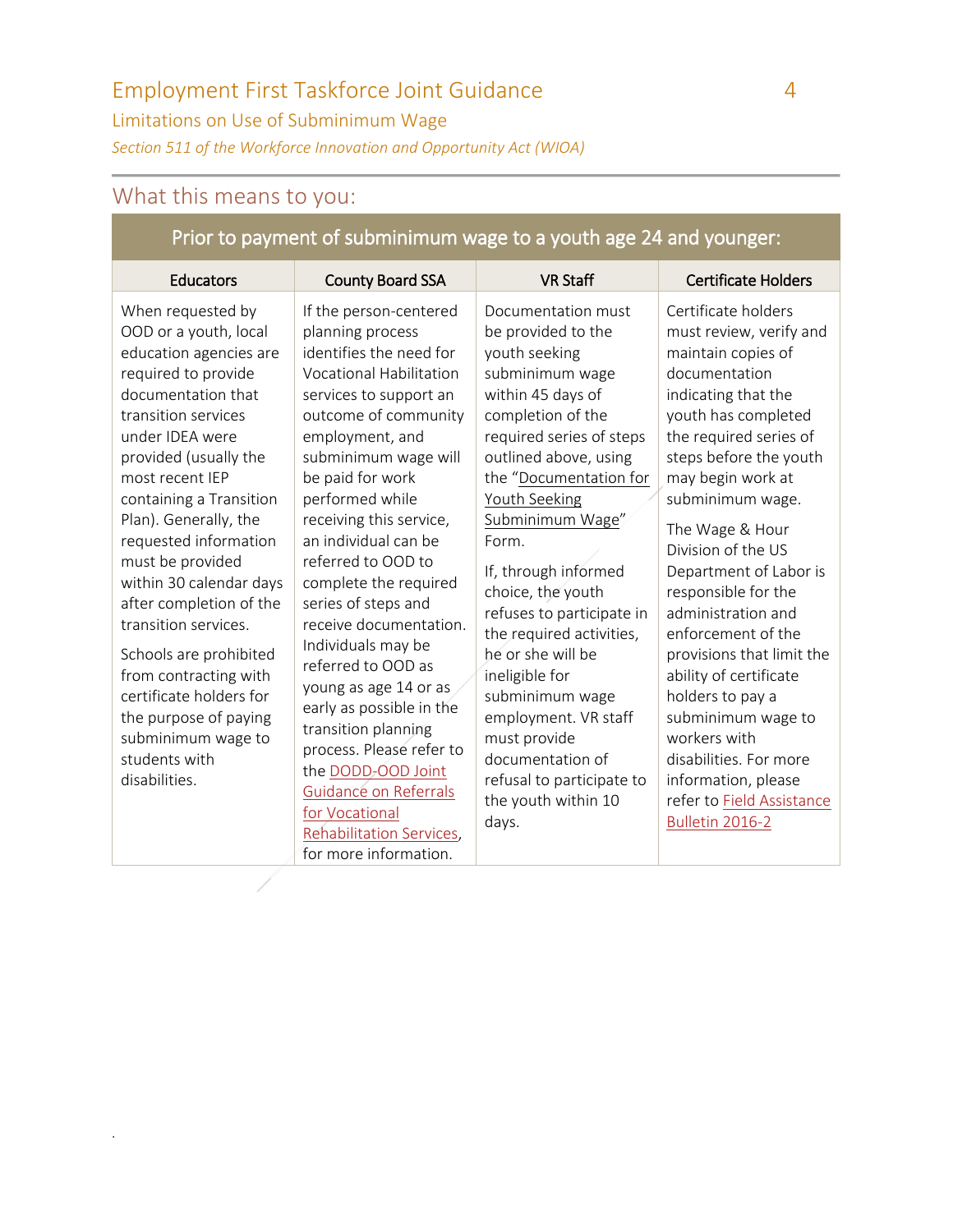Limitations on Use of Subminimum Wage

.

*Section 511 of the Workforce Innovation and Opportunity Act (WIOA)*

| Continued payment of subminimum wage for individuals who were employed<br>before July 22, 2016: |                                                                                                                                                                                                                                                                                                                                                                                                                                                                                                                                                                                                       |                                                                                                                                                                                                                                                                                                                                                               |                                                                                                                                                                                                                                                                                                                                                                                                                                                                                                                                                                                                                                                                            |  |
|-------------------------------------------------------------------------------------------------|-------------------------------------------------------------------------------------------------------------------------------------------------------------------------------------------------------------------------------------------------------------------------------------------------------------------------------------------------------------------------------------------------------------------------------------------------------------------------------------------------------------------------------------------------------------------------------------------------------|---------------------------------------------------------------------------------------------------------------------------------------------------------------------------------------------------------------------------------------------------------------------------------------------------------------------------------------------------------------|----------------------------------------------------------------------------------------------------------------------------------------------------------------------------------------------------------------------------------------------------------------------------------------------------------------------------------------------------------------------------------------------------------------------------------------------------------------------------------------------------------------------------------------------------------------------------------------------------------------------------------------------------------------------------|--|
| <b>Educators</b>                                                                                | <b>County Board SSA</b>                                                                                                                                                                                                                                                                                                                                                                                                                                                                                                                                                                               | <b>VR Staff</b>                                                                                                                                                                                                                                                                                                                                               | <b>Certificate Holders</b>                                                                                                                                                                                                                                                                                                                                                                                                                                                                                                                                                                                                                                                 |  |
| No requirements at this<br>point.                                                               | Individuals must<br>receive annual career<br>counseling and<br>information and<br>referral services from<br>OOD at least once a<br>year. These services will<br>generally take place in<br>their place of<br>subminimum wage<br>employment and will<br>be coordinated<br>between OOD and the<br>certificate holder.<br>As a result of this<br>service, individuals who<br>are interested in<br>seeking competitive<br>integrated employment<br>should be referred to<br>OOD. Please refer to<br>the DODD-OOD Joint<br>Guidance on Referrals<br>for Vocational<br>Rehabilitation,<br>referenced above. | Through a coordinated<br>outreach effort,<br>dedicated OOD career<br>counseling staff will<br>provide career<br>counseling and<br>information and<br>referral services at least<br>annually for individuals<br>currently in<br>subminimum wage<br>employment.<br>Documentation will be<br>provided to the<br>individual upon<br>completion of the<br>service. | Certificate holders are<br>required to verify<br>completion of career<br>counseling and<br>information and<br>referral services by<br>OOD for all individuals,<br>regardless of age who<br>are paid subminimum<br>wage.<br>Certificate holders<br>must provide<br>information about<br>local self-advocacy,<br>self-determination,<br>and peer mentoring<br>training<br>opportunities, every<br>six months during<br>the first year of<br>employment, and<br>annually thereafter.<br>These training<br>opportunities may<br>not be provided by<br>the certificate<br>holder.<br>For more information,<br>please refer to Field<br><b>Assistance Bulletin</b><br>$2016 - 2$ |  |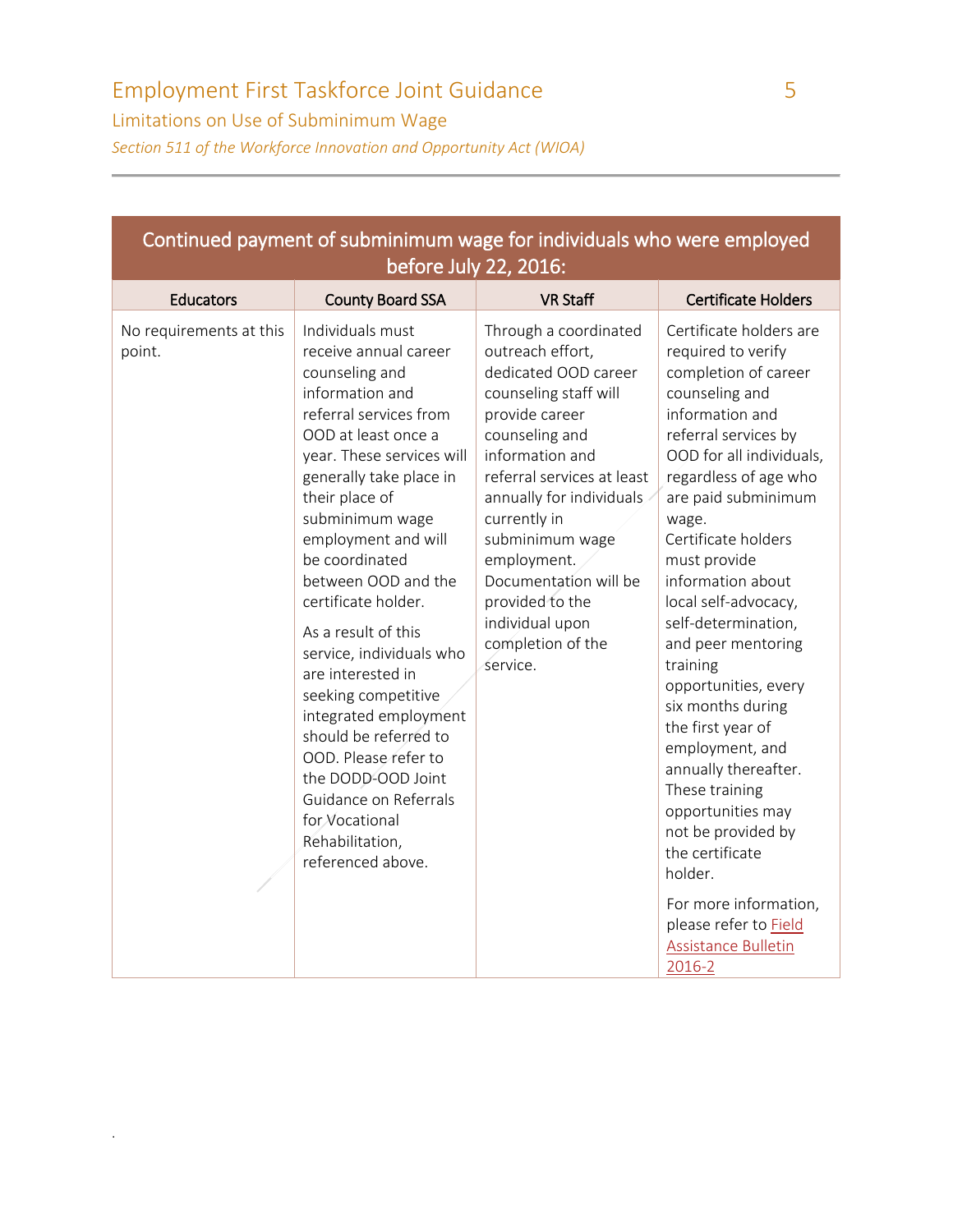### Limitations on Use of Subminimum Wage

*Section 511 of the Workforce Innovation and Opportunity Act (WIOA)*

### Competitive Integrated Employment Definition

Means work that is performed on a full-time or part-time basis (including self-employment) for which an individual:

- $\triangleright$  Is compensated at a rate that is at or above the higher of the federal or state minimum wage for the place of employment but not less than the customary rate paid by the employer for the same or similar work performed by other employees who are not individuals with disabilities, and who are similarly situated in similar occupations by the same employer and who have similar training, experience and skills;
- $\triangleright$  In the case of an individual who is self-employed, yields an income that is comparable to the income received by other individuals who are not individuals with disabilities, and who are selfemployed in similar occupations or on similar tasks and who have similar training, experiences and skills;
- $\triangleright$  Is eligible for the level of benefits provided to other employees;

Is at a location:

.

- $\triangleright$  That is typically found in the community and
- $\triangleright$  Where the employee interacts for the purpose of performing work duties of the position with other employees within the particular work unit and the entire work site, and, as appropriate to the work performed, other persons (e.g. customers and vendors) who are not individuals with disabilities (not including supervisory personnel or service providers) to the same extent that employees who do not have disabilities and who are in comparable positions interact with these persons, and;
- $\triangleright$  That presents, as appropriate, opportunities for advancement that are similar to those for other employees who are not individuals with disabilities who have similar positions.